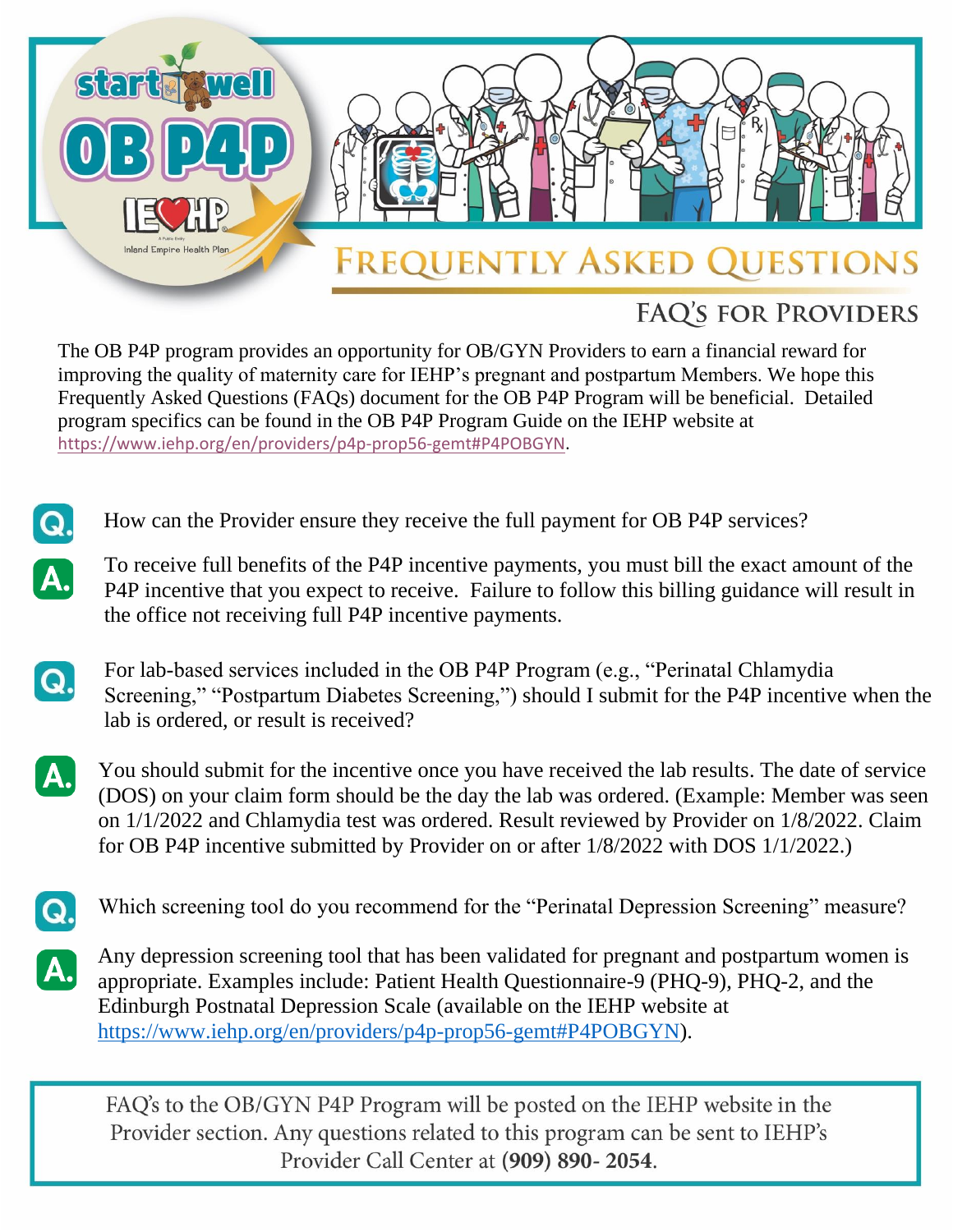

Can I submit multiple claims (for the OB P4P Program incentives and routine billing) on one paper or electronic CMS 1500 form?



 $\mathbf{C}$ 

For IEHP Direct Members, you can submit to IEHP on the same claim form for all services and the P4P incentive. Make sure that procedure codes for the OB P4P Program services have the "ZZ" modifier as applicable. Your OB P4P Program Guide contains detailed coding instructions. For IPA Members, a separate claim needs to be sent to IEHP for the P4P incentive. You should bill your IPA for other services as usual.



How do I submit for incentive payments if my patient is assigned to an IPA?



You will need to submit two separate claim forms. First, bill your IPA for rendered services through standard claim submission protocol. Then, send claim(s) for the OB P4P Program services with the "ZZ" modifier as applicable to the measure directly to IEHP to receive your incentive payment(s).



When I submit claims for the OB P4P Program incentives, do I need to attach additional documentation or proof of services?

No. However, OB P4P claims are subject to retrospective medical record data validation and must pass all quality assurance checks. Recoupment of incentive payments may occur if retrospective review of submitted claims fails medical record validation.



Can a Federally Qualified Health Center (FQHC) or Rural Health Clinic (RHC) participate in the OB P4P Program?

No. Due to the design of the OB P4P Program, and to be compliant with DHCS Policy for Incentive Payments, FQHCs and RHCs are not eligible to participate in the OB P4P Program.

FAQ's to the OB/GYN P4P Program will be posted on the IEHP website in the Provider section. Any questions related to this program can be sent to IEHP's Provider Call Center at (909) 890-2054.